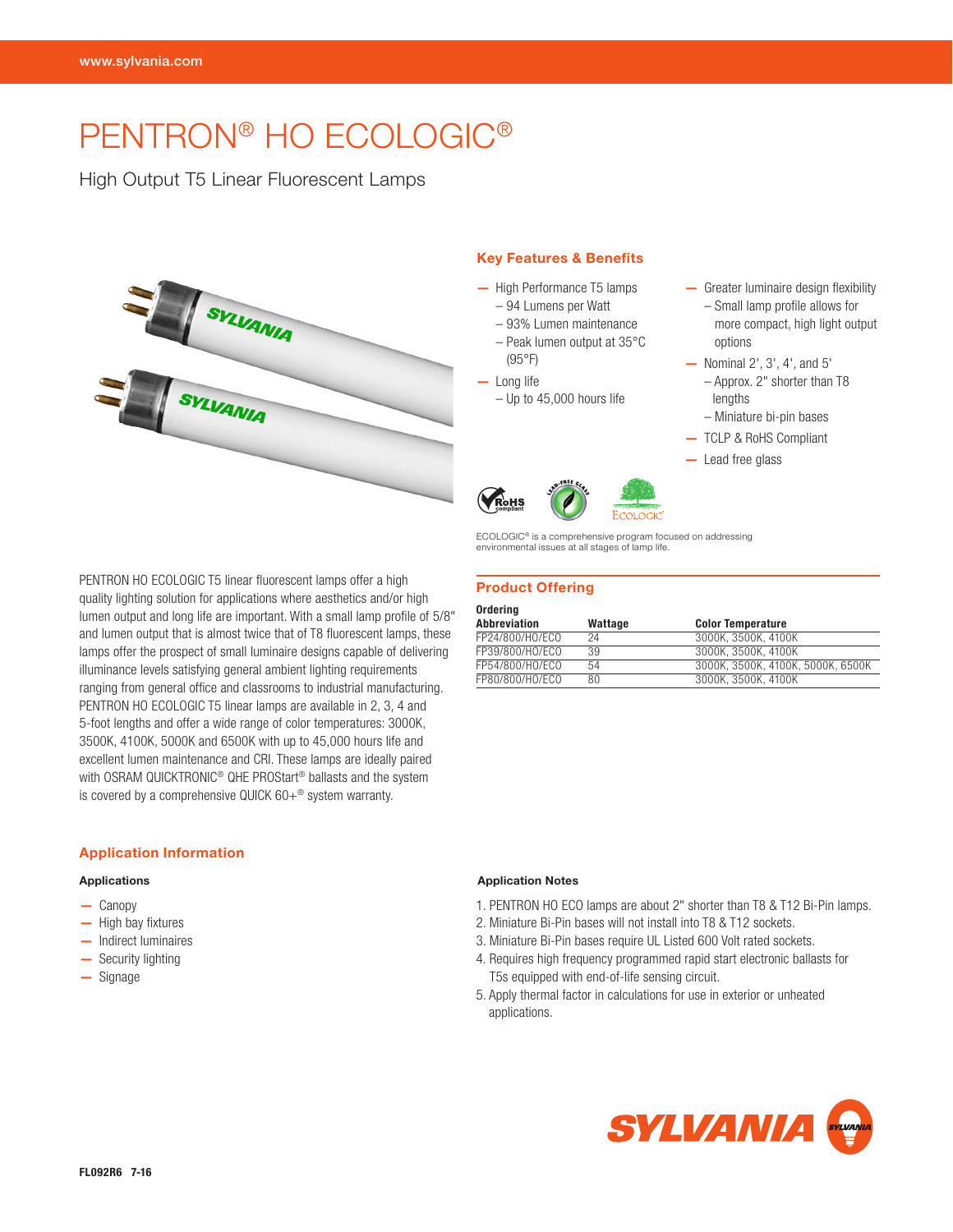## Specification Data

| Catalog #               | Type |
|-------------------------|------|
| Project/Job             |      |
| <b>SYLVANIA Lamp</b>    |      |
| <b>SYLVANIA Ballast</b> |      |
| Prepared by             |      |

## Ordering Information

| Item<br><b>Number</b> | Ordering<br>Abbreviation | Watts | Nom.<br>Length (in.) | <b>Initial</b><br>Lumens<br>@25°C | Mean<br>Lumens<br>@25°C | <b>Initial</b><br>Lumens<br>@35°C | Mean<br>Lumens<br>@35°C | <b>Programmed</b><br><b>Rapid Start</b><br>3 hrs/start | Programmed<br><b>Rapid Start</b><br>12 hrs/start | <b>CCT</b> | <b>CRI</b> |
|-----------------------|--------------------------|-------|----------------------|-----------------------------------|-------------------------|-----------------------------------|-------------------------|--------------------------------------------------------|--------------------------------------------------|------------|------------|
| 20928                 | FP24/830/HO/ECO          | 24    | 24                   | 1750                              | 1630                    | 2000                              | 1860                    | 30,000                                                 | 40.000                                           | 3000K      | 85         |
| 20929                 | FP24/835/HO/ECO          | 24    | 24                   | 1750                              | 1630                    | 2000                              | 1860                    | 30.000                                                 | 40.000                                           | 3500K      | 85         |
| 20931                 | FP24/841/HO/ECO          | 24    | 24                   | 1750                              | 1630                    | 2000                              | 1860                    | 30.000                                                 | 40.000                                           | 4100K      | 85         |
| 20932                 | FP39/830/HO/ECO          | 39    | 36                   | 3100                              | 2885                    | 3500                              | 3255                    | 30.000                                                 | 40.000                                           | 3000K      | 85         |
| 20933                 | FP39/835/HO/ECO          | 39    | 36                   | 3100                              | 2885                    | 3500                              | 3255                    | 30,000                                                 | 40,000                                           | 3500K      | 85         |
| 20934                 | FP39/841/HO/ECO          | 39    | 36                   | 3100                              | 2885                    | 3500                              | 3255                    | 30.000                                                 | 40,000                                           | 4100K      | 85         |
| 20903                 | FP54/830/HO/ECO          | 54    | 48                   | 4450                              | 4140                    | 5000                              | 4650                    | 40.000                                                 | 45.000                                           | 3000K      | 85         |
| 20904                 | FP54/835/HO/ECO          | 54    | 48                   | 4450                              | 4140                    | 5000                              | 4650                    | 40.000                                                 | 45.000                                           | 3500K      | 85         |
| 20906                 | FP54/841/HO/ECO          | 54    | 48                   | 4450                              | 4140                    | 5000                              | 4650                    | 40.000                                                 | 45.000                                           | 4100K      | 85         |
| 20949                 | FP54/850/HO/ECO          | 54    | 48                   | 4310                              | 4000                    | 4900                              | 4555                    | 40.000                                                 | 45.000                                           | 5000K      | 85         |
| 20862                 | FP54/865/HO/ECO          | 54    | 48                   | 4100                              | 3700                    | 4750                              | 4420                    | 40.000                                                 | 45.000                                           | 6500K      | 85         |
| 20935                 | FP80/830/HO/ECO          | 80    | 60                   | 6150                              | 5720                    | 7000                              | 6510                    | 20.000                                                 | 22,000                                           | 3000K      | 85         |
| 20936                 | FP80/835/HO/ECO          | 80    | 60                   | 6150                              | 5720                    | 7000                              | 6510                    | 20.000                                                 | 22,000                                           | 3500K      | 85         |
| 20937                 | FP80/841/HO/ECO          | 80    | 60                   | 6150                              | 5720                    | 7000                              | 6510                    | 20.000                                                 | 22,000                                           | 4100K      | 85         |

## Ordering Guide

| <b>FP</b>                     | 80          |                      | 30                                          | H <sub>0</sub> | $ECO^{\circ}$         |
|-------------------------------|-------------|----------------------|---------------------------------------------|----------------|-----------------------|
| Fluorescent                   | Wattage     | $8 = 85 \text{ CRI}$ | Color Temperature                           | High Output    | ECOLOGIC <sup>®</sup> |
| PENTRON®                      | 24, 39, 54  |                      | $30 = 3000$ K, $35 = 3500$ K, $41 = 4100$ K |                |                       |
| T <sub>5</sub> H <sub>O</sub> | or 80 watts |                      | $50 = 5000$ K, 65 = 6500K                   |                |                       |

## Lamp Dimensions

| <b>Ordering</b><br>Abbreviation | (A) Max. Overall<br>Length<br>mm (in.) | (B) Base Face to<br><b>Opposite Pin</b><br>mm (in.) | (C) Base Face<br>to Base Face<br>$mm$ (in.) | (D) Max. Outside<br><b>Diameter</b><br>$mm$ (in.) |
|---------------------------------|----------------------------------------|-----------------------------------------------------|---------------------------------------------|---------------------------------------------------|
| <b>FP24/HO</b>                  | 563.2 (22.17)                          | 553.7 - 556.1 (21.80 - 21.89)                       | 547.1 - 549.0 (21.54 - 21.61)               | 17.0 (0.67)                                       |
| <b>FP39/HO</b>                  | 863.2 (33.89)                          | 853.7 - 856.1 (33.61 - 33.70)                       | 847.1 - 849.0 (33.35 - 33.43)               | 17.0 (0.67)                                       |
| <b>FP54/HO</b>                  | 1163.2 (45.80)                         | 1153.7 - 1156.1 (45.42 - 45.52)                     | 1147.1 - 1149.0 (45.16 - 45.24)             | 17.0 (0.67)                                       |
| <b>FP80/HO</b>                  | 1463.2 (57.61)                         | 1453.7 - 1456.1 (57.23 - 57.33)                     | 1447.1 - 1449.0 (56.97 - 57.05)             | 17.0 (0.67)                                       |

## Technical Information

# Typical Fluorescent Lamp Mortality



## Fluorescent Lamp Lumen Maintenance



\* Lumen output continues to decrease throughout the life of a fluorescent lamp.